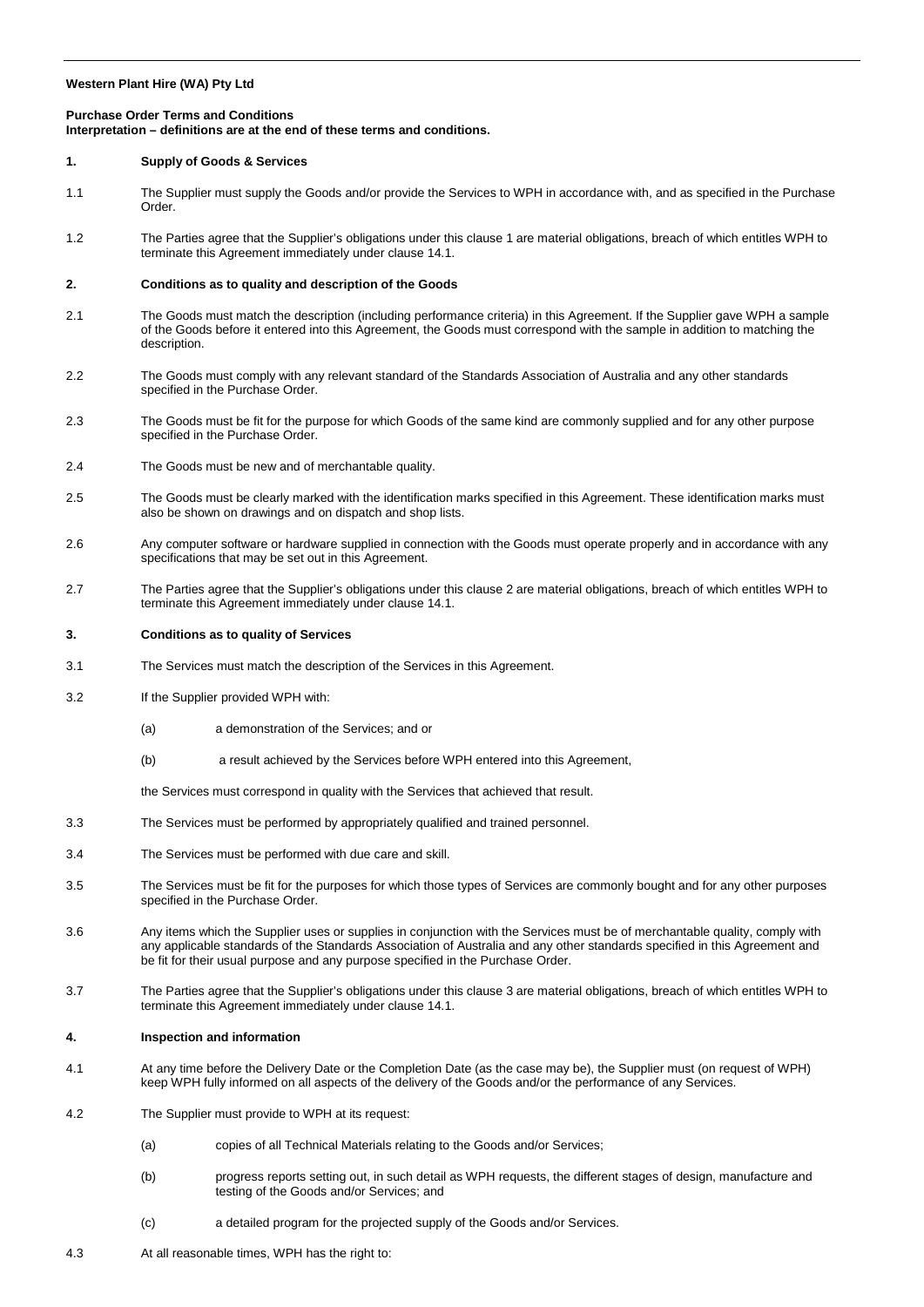- (a) inspect, examine and witness tests on the Goods or, the performance of the Goods;
- (b) inspect, examine and witness tests on any Services or their results; and
- (c) carry out site inspections,

at the Supplier's premises and at the premises of any of the Supplier's sub-contractors.

- 4.4 The Supplier agrees to ensure that WPH and its representatives are provided with access to the premises and that all facilities required for WPH and its representatives to inspect, examine and witness the testing of the Goods and/or Services are made available to them.
- 4.5 The Supplier must advise WPH when any part of the Services has been completed and is ready for review, inspection, examination or witnessing of testing.
- 4.6 The Supplier must give WPH and its representatives 10-days' notice of the date the Goods will be ready for delivery, final inspection or for performance tests prior to delivery, so that WPH or its representatives can be present.
- 4.7 If, as a result of WPH's review, inspection, examination, or witnessing of testing, WPH is not satisfied that the Goods and/or any Services will comply in all respects with this Agreement and WPH informs the Supplier in writing of its dissatisfaction, the Supplier agrees (at the Supplier's cost) to take such steps as are necessary to ensure compliance with this Agreement.
- 4.8 Any review, inspection, examination or witnessing of testing that WPH undertakes prior to delivery of the Goods and/or provision of Services does not relieve the Supplier of its responsibilities under this Agreement.
- 4.9 The Supplier is required to make the rights contained in this clause a condition of any sub-contract work.

### **5. Performance of the Services**

- 5.1 The Supplier must, in performing the Services:
	- (a) use best endeavours not to interfere with any of WPH's activities, or the activities of any other person, on the Site;
	- (b) be aware of, comply with, and ensure that all Supplier Personnel comply with:
		- (i) all applicable laws regulations and industrial awards and agreements, including all applicable safety, health and environment laws and regulations; and
		- (ii) all safety, health and environment guidelines, rules and procedures provided to the Supplier by WPH or specified in this Agreement:
		- (iii) all WPH's rules and regulations affecting the security, entry and exit control, traffic control and similar matters in and around the Site relating to the delivery of the Goods and performance of any Services; and
		- (iv) all directions and orders given by WPH's representatives; and
	- (c) ensure that the area of the Site used by the Supplier is left secure, clean, orderly and fit for immediate use.

## **6. WPH's Site requirements**

- 6.1 The Supplier shall ensure that:
	- (a) if so required by WPH, all Supplier Personnel attend WPH's Site induction prior to entering the Site;
	- (b) when on Site all Supplier Personnel wear personal protective equipment which is required by WPH to be supplied by the Supplier at its cost;
	- (c) any hazardous substances which are to be brought on to or delivered to Site, are first reported to WPH;
	- (d) any incident or accident (including near misses) on Site is immediately reported to WPH by means of the appropriate form of notice available on Site or other form of notice as advised by WPH; and
	- (e) all Supplier Personnel abide by WPH's safety policies and procedures, and comply with all lawful directions and instructions given by WPH personnel.

# **7. Plant & equipment**

- 7.1 Unless this Agreement provides otherwise, the Supplier agrees to supply, at its own expense, all labour, plant, equipment, tools, appliances or other property and items it requires to fulfil its obligations under this Agreement.
- 7.2 Any plant, equipment, tools, appliances or other property and items that WPH provides to the Supplier to enable it to complete this Agreement remains WPH's property and must only be used for the purposes of fulfilling the Supplier's obligations under this Agreement.
- 7.3 The Supplier must keep WPH's property in good order and condition, subject, in certain specified cases, to fair wear and tear.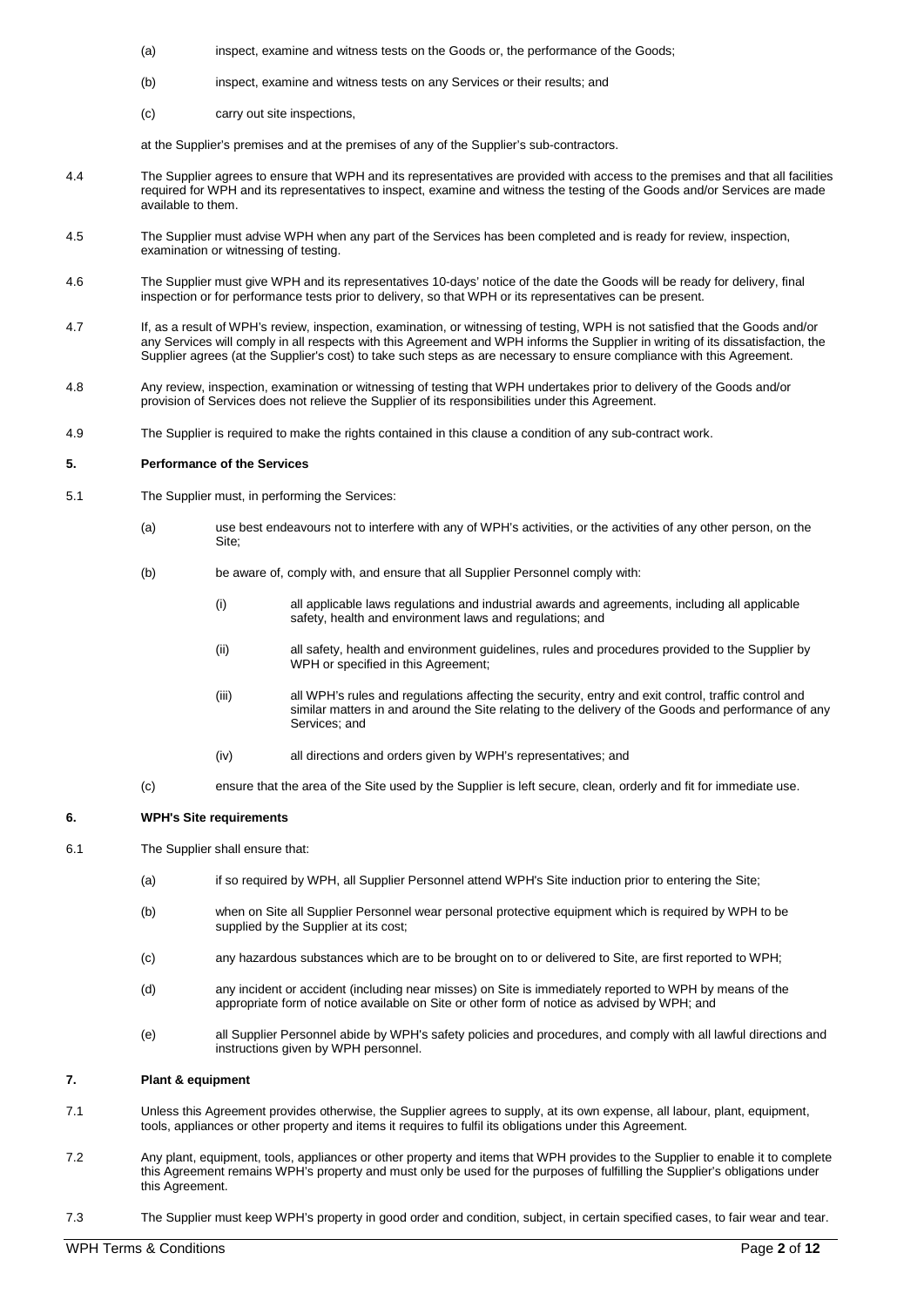7.4 The Supplier is responsible and must compensate WPH for any loss or damage to or waste of the Site or property by the Supplier Personnel.

#### <span id="page-2-0"></span>**8. Price**

- 8.1 WPH agrees to pay the Supplier the Price specified in the Purchase Order.
- 8.2 Unless the Purchase Order provides otherwise, the Price is inclusive of:
	- (a) all charges for packaging, packing, insurance and delivery of the Goods in accordance with this Agreement;
	- (b) the cost of shipping, transporting, loading and unloading the Goods and the Supplier's plant, equipment, materials, tools and appliances required to perform this Agreement;
	- (c) the cost of the Services and any items used or supplied in conjunction with the Services;
	- (d) all Taxes other than GST.
- 8.3 Subject to clause [14.7,](#page-4-0) the Price may not be increased without WPH's prior written consent. WPH has the right in its absolute sole discretion to refuse to give its consent.

## <span id="page-2-3"></span>**9. Invoicing and payment**

- <span id="page-2-1"></span>9.1 Unless the Purchase Order states that progress payments are to be made, the Supplier must invoice WPH for the Price (determined in accordance with claus[e 8\)](#page-2-0) upon delivery of the Goods and/or upon completion of the Services.
- 9.2 Where progress payments are to be made, the Supplier must invoice WPH at the end of each calendar month (or other period specified in this Agreement) for Services performed by the Supplier in that month or that period (as the case may be).
- <span id="page-2-2"></span>9.3 When submitting its invoice under clause [9.1](#page-2-1) the Supplier must provide WPH with all relevant records to enable WPH to calculate and/or verify the amount of the invoice together with the Purchase Order number. If the invoice is not provided in accordance with this clause [9.3,](#page-2-2) WPH has no obligation to pay the Supplier until the invoice is rectified.
- 9.4 WPH will pay all invoices rendered to it by the Supplier under claus[e 9.1](#page-2-1) within 30 days of the end of month in which WPH received that invoice, except where WPH:
	- (a) exercises its right to retain part of the Price pursuant to this clause [9;](#page-2-3) or
	- (b) disputes the invoice, in which case:
		- (i) WPH will pay the undisputed part of the relevant invoice (if any) and dispute the balance; and
		- (ii) if the resolution of the dispute determines that WPH is to pay an amount to the Supplier, it will pay that amount upon resolution of that dispute.
- 9.5 WPH may reduce any payment due to the Supplier under these terms by any amount for which the Supplier is liable to WPH, including costs, charges, damages and expenses. This does not limit WPH's right to recover those amounts in other ways.
- 9.6 Unless otherwise specified, any money payable under this Agreement is to be paid in Australian currency.
- 9.7 If this Agreement involves the supply of Goods and/or Services on a cost plus basis WPH has the right to conduct an audit of the basis of the Supplier's charges using the Supplier's records. This right continues for 12 months after WPH pays the relevant invoice.

## **10. Title and risk**

- 10.1 Title to and risk in the Goods does not pass to WPH until:
	- (a) WPH takes delivery of the Goods; and
	- (b) WPH inspects and accepts the Goods.
- 10.2 The Supplier warrants that:
	- (a) it has complete ownership of the Goods supplied free of any liens, charges and encumbrances and will provide the Goods to WPH on that basis; and
	- (b) WPH will be entitled to clear, complete and quiet possession of the Goods.

## **11. Delivery and/or Completion**

- 11.1 Except where the Agreement provides otherwise, the Supplier is responsible for ensuring that the Goods are properly packed and delivered by the time or times and to the place specified in the Purchase Order.
- 11.2 The Supplier must deliver the Goods to WPH by such means as is specified in this Agreement.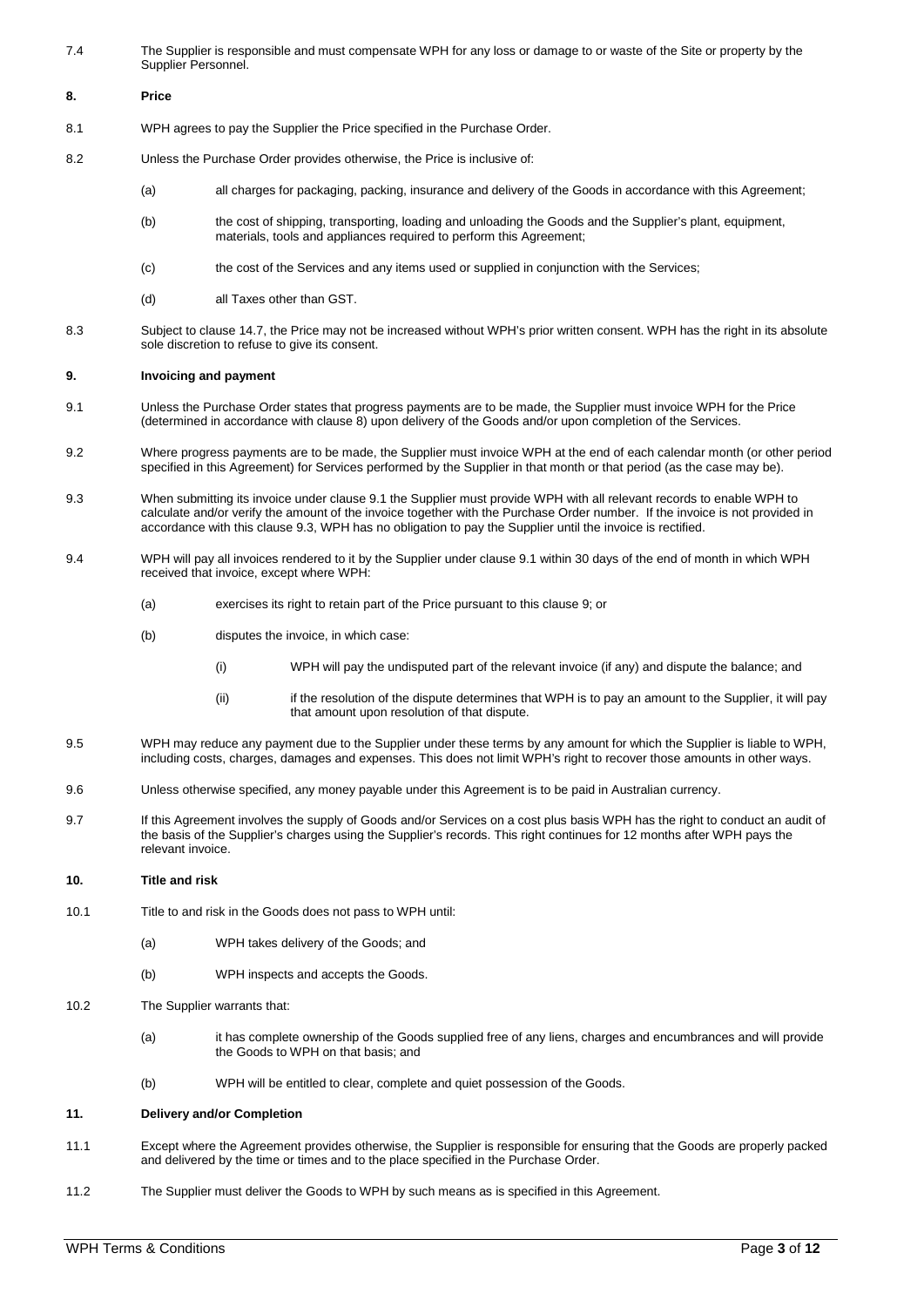- 11.3 If the quantity of Goods delivered is greater than that specified in the Purchase Order, WPH may return any excess quantities to the Supplier at the Supplier's sole risk and expense.
- 11.4 The Supplier must supply a packing list, or delivery docket for each carton or box delivered to WPH. The packing list or delivery docket must be attached to the outside of the package of Goods in a waterproof envelope.
- 11.5 For consignments with a gross dead weight of more than 15 kilograms, the Supplier must clearly mark the Goods with a "Caution Heavy Load" sticker.
- 11.6 If, for reasons not attributable to WPH, the Supplier fails to deliver the Goods to the delivery point on the delivery date specified in the Purchase Order, the Supplier shall pay to WPH such liquidated damages in the amount specified in the Purchase Order commencing from the day following the delivery date. If no liquidated damages are specified in the Purchase Order, WPH will be entitled to its actual damages.

# **12. Acceptance of the Goods and Services**

- 12.1 WPH will not be deemed to have accepted any Goods or Services until it has had a reasonable time to inspect the Goods after delivery and to inspect and test the results of any Services after performance. Payment for the Goods and any Services or the signing of delivery receipts before inspection does not constitute acceptance of the Goods or the Services.
- <span id="page-3-1"></span>12.2 If, during the Warranty Period, WPH finds any Goods to be Defective Goods, it may:
	- (a) reject the Defective Goods by making them available for collection by the Supplier; or
	- (b) make good the Defective Goods.
- <span id="page-3-2"></span>12.3 If, during the Warranty Period, WPH finds any Services to be Defective Services, it may:
	- (a) reject the Defective Services by notifying the Supplier that it is rejecting them; or
	- (b) make good the Defective Services.
- 12.4 At WPH's option and request, the Supplier agrees to:
	- (a) refund to WPH any payments made by WPH in respect of any Defective Goods and any Defective Services that WPH rejects; or
	- (b) make good free of charge any Defective Goods and any Defective Services that WPH rejects; or
	- (c) reimburse WPH for any expenses WPH incurs in making good any Defective Goods and any Defective Services, under clauses [12.2a](#page-3-1)nd [12.3.](#page-3-2)
- 12.5 WPH's inspection, testing or acceptance of some or all of the Goods or Services does not in any way:
	- (a) change or affect the Supplier's obligations under this Agreement; or
	- (b) affect WPH's rights to claim for any damage or loss WPH may suffer because of the Supplier's breach of warranty or failure to fulfil any of its other obligations under this Agreement.
- 12.6 If WPH decides to accept some Goods or some Services from the Supplier which do not comply with the terms of this Agreement, this decision does not bind WPH to accept future shipments of Goods or the future performance of Services which do not comply with the terms of this Agreement. Payment for Goods or work done prior to inspection is not to be construed as an acceptance of defective Goods or Services by WPH.
- 12.7 Any repairs or replacement Goods provided by the Supplier under this clause will be subject to the same warranty as the original Goods, from the date of repair or replacement.
- 12.8 Any Services that are re-performed or made good by the Supplier under this clause will be subject to the same warranty as the original Services, from the date of re-performance or on which the Services were made good.
- 12.9 The remedies provided in this clause do not exclude any other remedies provided by law.

## **13. Third Party Warranties**

13.1 Where the Goods or any materials, parts or components of the Goods supplied to WPH are manufactured or supplied by a party or parties other than the Supplier, the Supplier must procure from the parties the best reasonably obtainable warranties in respect of the Goods or such materials, parts of components of the Goods that are manufactured by third parties and shall ensure that WPH has the benefit of those third party warranties.

#### **14. Termination, variation and suspension of the Agreement**

- <span id="page-3-0"></span>14.1 Either Party may immediately terminate this Agreement by notice in writing to the other Party if:
	- (a) the other Party does not carry out its material obligations under this Agreement;
	- (b) the other Party is otherwise in default under this Agreement and does not remedy such default within seven (7) days of receipt of notice requiring it to do so; or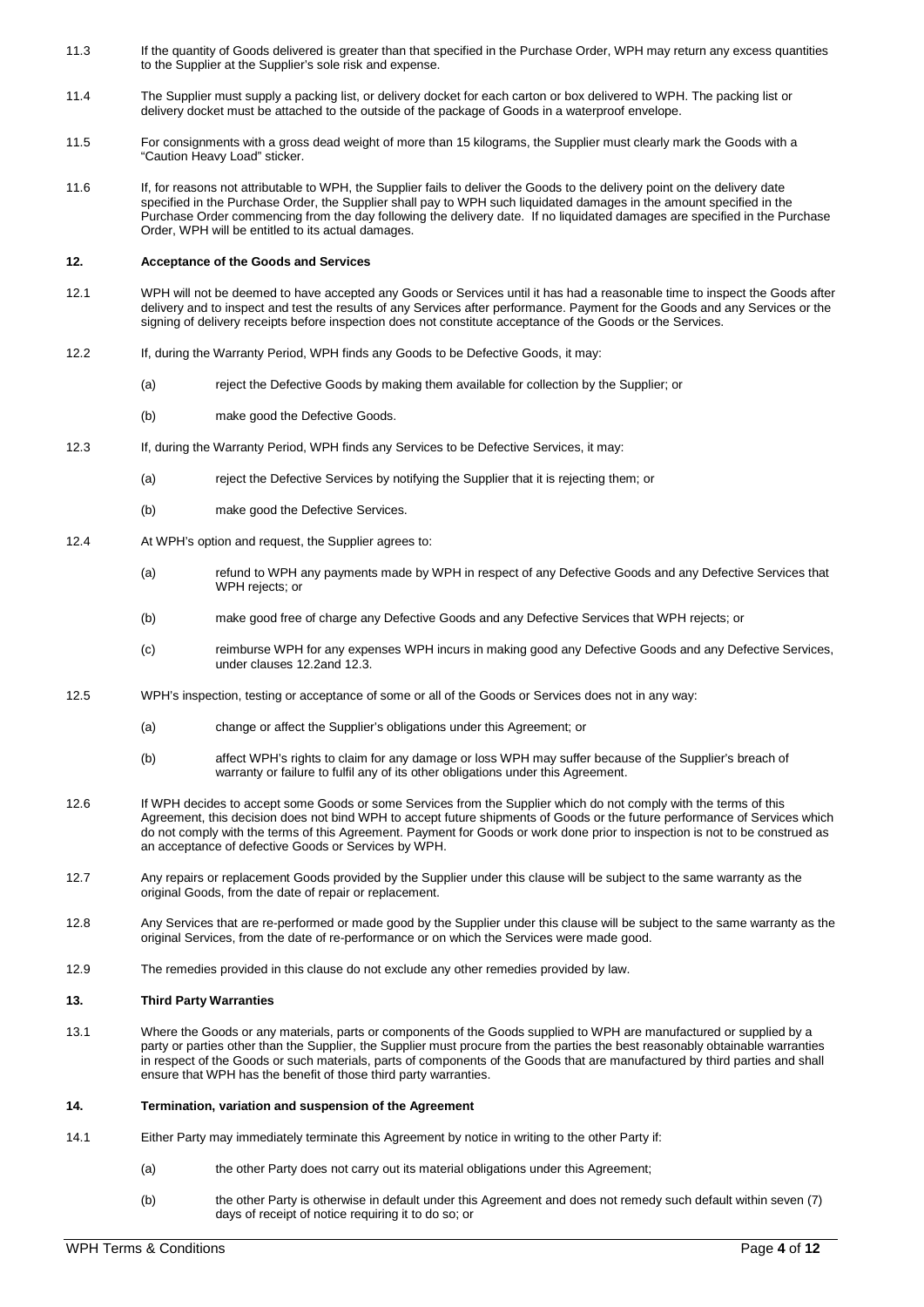- (c) the other Party becomes insolvent or enters receivership or administration.
- <span id="page-4-2"></span>14.2 WPH may vary or terminate this Agreement or part of this Agreement at any time upon not less than 21 days' written notice to the Supplier.
- 14.3 When the Supplier receives a notice of variation from WPH, it must:
	- (a) vary this Agreement in accordance with WPH's notice; and
	- (b) send WPH a Written Claim prepared in accordance with claus[e 14.5w](#page-4-1)ith an adjusted Price for this Agreement within 30 days of the effective date of variation.
- <span id="page-4-4"></span>14.4 When the Supplier receives a notice of termination from WPH, the Supplier must:
	- (a) stop work to the extent required by the notice;
	- (b) take such action as necessary or as WPH directs, for the transfer, protection and preservation of WPH's property;
	- (c) use its best endeavours to minimise the cost of termination to WPH; and
	- (d) where the notice is given under claus[e 14.2,](#page-4-2) send WPH a Written Claim prepared in accordance with clause [14.6w](#page-4-3)ith an adjusted Price for this Agreement within 30 days of the effective date of termination.
- <span id="page-4-5"></span><span id="page-4-1"></span>14.5 The Supplier's Written Claim under claus[e 14.3\(b\)](#page-4-4) must:
	- (a) set out all costs incurred to date in relation to the Agreement;
	- (b) set out all costs and cost savings that result from the variation of this Agreement; and
	- (c) where the Agreement has been terminated, not specify an adjusted Price that is greater than the Price specified in this Agreement.
- <span id="page-4-3"></span>14.6 The Supplier's Written Claim under claus[e 14.4\(d\)](#page-4-5) must include only:
	- (a) the Price for Services provided to WPH prior to the effective date of termination and not included in any pervious payment by WPH;
	- (b) the cost of materials reasonably ordered by the Supplier for the purpose of providing the Services, which the Supplier is legally liable to accept and cannot otherwise utilise, but only if the materials become the property of WPH upon payment;
	- (c) costs reasonably incurred by the Supplier in the expectation of providing the Services for the Term, and not included in any previous payment by WPH;
	- (d) reasonable costs of demobilisation; and
	- (e) the reasonable costs of complying with any directions given by WPH upon, or subsequent to, termination.
- <span id="page-4-0"></span>14.7 WPH has the right to audit the Supplier's Written Claim.
- 14.8 If:
	- (a) WPH is satisfied that the adjusted Price specified in the Supplier's Written Claim has been prepared in accordance with this clause 12 and is equitable; and
	- (b) the termination or variation of this Agreement is not a result of any default or action on the Supplier's part, or on the part of the Supplier Personnel (including, without limitation, any of the events specified in clauses 12.1), then
	- (c) in the case of a variation of this Agreement, the adjusted Price will apply to this Agreement; and
	- (d) in the case of a termination of this Agreement, the Supplier may invoice WPH for the amount of the Written Claim, which invoice shall be payable subject to and in accordance with claus[e 9.](#page-2-3)
- 14.9 Any expiration or termination of this Agreement does not affect:
	- (a) any rights of the Parties which may have accrued before the date of termination; and
	- (b) the rights and obligations of the Parties under clause[s 17,](#page-6-0) [19](#page-6-1) an[d 20](#page-7-0) which survive termination of this Agreement.
- 14.10 WPH has the right, at any time and for any reason, to suspend this Agreement or any part of this Agreement by giving the Supplier notice.
- 14.11 When the Supplier receives a notice of suspension from WPH, it must suspend this Agreement until such time as WPH directs that the Agreement is no longer suspended. At such time, the Supplier must promptly recommence the performance of its obligations under this Agreement.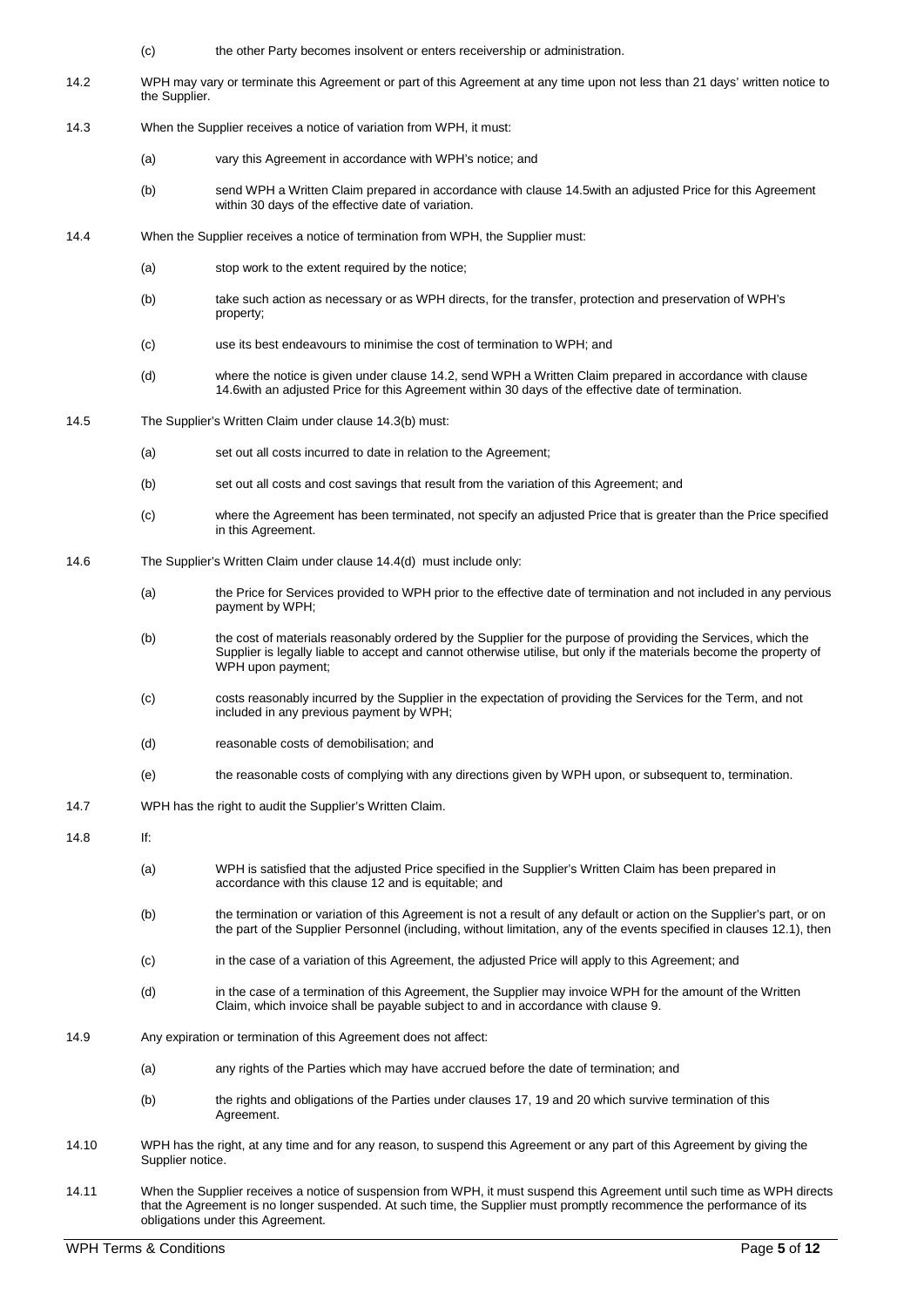- 14.12 Where the termination or suspension of this Agreement is not a result of any default or action on the Supplier's part, or on the part of the Supplier Personnel, WPH will reimburse the Supplier for the verified additional demobilisation costs the Supplier incurred as a direct consequence of the termination or suspension.
- 14.13 Notwithstanding in other provision in this Agreement, WPH will not be liable to the Supplier for any anticipated profit or unperformed work.

## **15. Independent contractor**

- 15.1 Both parties acknowledge that the Supplier is WPH's contractor and not WPH's employee or agent.
- 15.2 The Supplier must ensure that each of its sub-contractors acknowledges in each sub-contract that the sub-contractor is the Supplier's contractor and not its employee or agent.

# **16. Insurance**

- <span id="page-5-1"></span><span id="page-5-0"></span>16.1 The Supplier must take out and maintain during the period of this Agreement:
	- (a) insurance for the Goods up to the time they are delivered and installed (if required) for an amount not less than their replacement value;
	- (b) a comprehensive public and products liability policy to cover all sums which the Supplier may become legally liable to pay as compensation consequent upon:
		- (i) death of, or bodily injury (including disease or illness) to, any person; and
		- (ii) loss of, or damage to, property, happening anywhere in Australia arising out of or in connection with this Agreement. The limit of liability provided by this policy for each and every event must be not less than \$20 million.
	- (c) insurance in respect of all claims and liabilities arising, whether at common law or under statute relating to workers compensation or employer's liability, from any accident or injury to any person employed by the Supplier in connection with the Goods or Services and the Supplier must ensure that all sub-contractors are similarly insured in respect of their employees. This insurance must be in compliance with the laws of the relevant jurisdiction in which the Services are to be carried out;
	- (d) a policy of insurance against any and all liability, loss of and damage to any plant, equipment, tools, appliances or other property owned, rented or hired by the Supplier and used in relation to this Agreement;
	- (e) professional indemnity insurance with a limit of liability of not less than \$5 million for each and every occurrence or such other amount as specified in the Purchase Order in respect of the performance of Services in connection with this Agreement;
	- (f) comprehensive motor vehicle third party liability insurance for any vehicle owned or used by the Supplier. The limit of liability under the third party property section of the policy must be not less than \$20 million for each and every occurrence; and
	- (g) other insurances required by law or reasonably required by WPH.
- 16.2 The Supplier must ensure that the policies of insurance noted in clause[s 16.1\(b\)](#page-5-0) an[d 16.1\(c\)](#page-5-1) shall include a principles indemnity extension and waiver of subrogation in favour of WPH.
- 16.3 Unless agreed otherwise by WPH, any sub-contract must require the sub-contractor to effect and maintain insurance required to be taken out by the Supplier under this Agreement including workers compensation, public liability, and motor vehicle third party liability insurance. The Supplier must not permit any sub-contractor to enter upon the Site or continue to provide any Goods or Services, unless it remains insured.
- 16.4 The Supplier must notify WPH immediately of any cancellation of a relevant insurance policy and of any change to the policy which affects WPH's interests.
- 16.5 If any event occurs which may give rise to a claim involving WPH under any policy of insurance to be taken out by the Supplier under this clause then the Supplier must:
	- (a) notify WPH within 14 days of that event; and
	- (b) ensure that WPH is kept fully informed of any subsequent actions and developments concerning the relevant claim.
- 16.6 At WPH's request, the Supplier must produce certificates of insurance evidencing that it is maintaining the insurances required by this clause.
- 16.7 The Supplier's obligations to insure under this clause are material obligations of this Agreement. Without limiting WPH's rights at law in equity or otherwise under this Agreement, any failure by the Supplier to comply with a provision of this clause entitles WPH to terminate this Agreement and to have the right to set off against any sum payable to the Supplier all costs and expenses WPH incurs in taking out and maintaining a policy of insurance which the Supplier has failed to take out as required under this clause.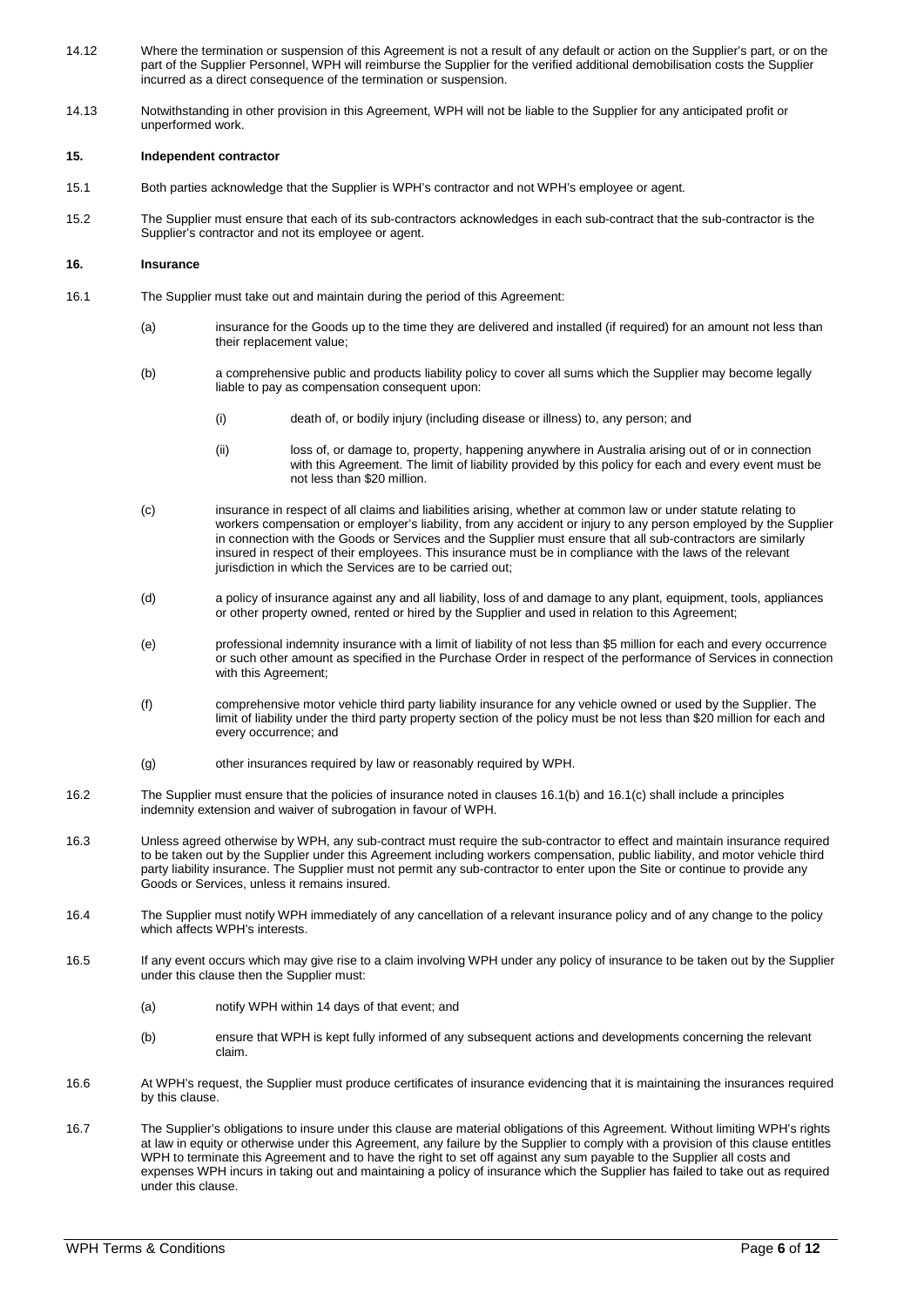## <span id="page-6-0"></span>**17. Liability and indemnities**

- 17.1 The Supplier acknowledges that if it enters the Site, it does so at its own risk. The Supplier must ensure that the Supplier Personnel are also aware that they enter the Site at their own risk.
- 17.2 The Supplier will be liable for, and will indemnify WPH and keep WPH indemnified from and against, and will release WPH from any claim in relation to, any liability and/or any loss or damage of any kind whatsoever arising directly or indirectly from:
	- (a) any breach of any warranty or any of the other terms and conditions of the Agreement by the Supplier;
	- (b) the illness, injury or death of any of the Supplier Personnel arising out of or in connection with this Agreement;
	- (c) any loss or damage arising out of, or in connection with, any personal injury, illness or death to any person or damage to any property or any other loss or damage of any kind whatsoever caused or contributed to by:
		- (i) the Goods and the performance of any Services by the Supplier; and/or
		- (ii) the entry onto, and the activities undertaken on and in, the Site by the Supplier and/or the Supplier Personnel.
	- (d) any negligence or wilful act or omission by the Supplier and/or any of the Supplier Personnel in connection with this Agreement;
	- (e) any claim made against WPH by any of the Supplier Personnel in respect of any relevant legislation concerning income tax, workers compensation, annual leave, long service leave, superannuation or any applicable award, determination or agreement of a competent industrial tribunal;
	- (f) any penalty imposed for breach of an applicable law in connection with the performance of the Services by the Supplier;
	- (g) loss or damage to any plant, equipment, tools, appliances or other property owned, rented or hired by the Supplier and used in relation to this Agreement; and
	- (h) any claim that the Goods, anything the Supplier does in supplying WPH with the Goods or providing WPH with any Services, or WPH's use of the Goods or the results of the Services infringes or allegedly infringes the intellectual property rights of any person;

except to the extent that any liability, loss or damage is solely and directly caused by WPH's judicially determined wilful misconduct or negligence or that of WPH's employees, agents, contractors and sub-contractors (other than the Supplier).

- 17.3 Every exemption, limitation, defence, immunity or other benefit contained in this Agreement to which WPH is entitled will also be held by WPH to the benefit of, and will extend to protect, each of WPH's employees, agents, contractors and subcontractors (excluding the Supplier and the Supplier Personnel).
- 17.4 Each indemnity in this Agreement is a continuing obligation separate and independent from the Supplier's other obligations and survives termination of this Agreement.
- 17.5 It is not necessary for WPH to incur expense or make payment before enforcing a right of indemnity conferred by this Agreement.
- 17.6 If WPH enters this Agreement as agent for and on behalf of joint venture partners, the liability of each of those joint venture partners under this Agreement is several and not joint, nor joint and several.

# **18. Compliance with laws**

- 18.1 The Supplier must comply in all respects with all applicable laws in discharging its obligations under this Agreement.
- 18.2 If any addition or alteration is required to be made to the Goods in order to comply with applicable laws then the Supplier shall promptly acquire and install such addition or make such alteration upon becoming aware of the requirement.

## <span id="page-6-1"></span>**19. Intellectual property**

- 19.1 WPH acknowledges that the Supplier remains the owner of all Background IP.
- 19.2 The Supplier gives WPH a non-exclusive, transferable, royalty free licence to use all Background IP to the extent necessary to enable WPH to exercise rights in the Project IP.
- <span id="page-6-2"></span>19.3 The Supplier acknowledges and agrees that all Project IP shall be vested in WPH and shall be WPH's property as and when created and the Supplier hereby assign all rights, title and interest in and to the Project IP to WPH (including but not limited to the Project IP created prior to or after the date of this Agreement).
- 19.4 WPH gives the Supplier a non-exclusive, non-transferable, revocable licence to reproduce and use the Project IP as necessary for the purpose of completing this Agreement. WPH has the right to revoke this licence at any time by notice in writing to the Supplier.
- 19.5 The Supplier must not disclose, reproduce or otherwise deal with the Project IP, or allow any other person to do the same, for any purpose other than to complete this Agreement.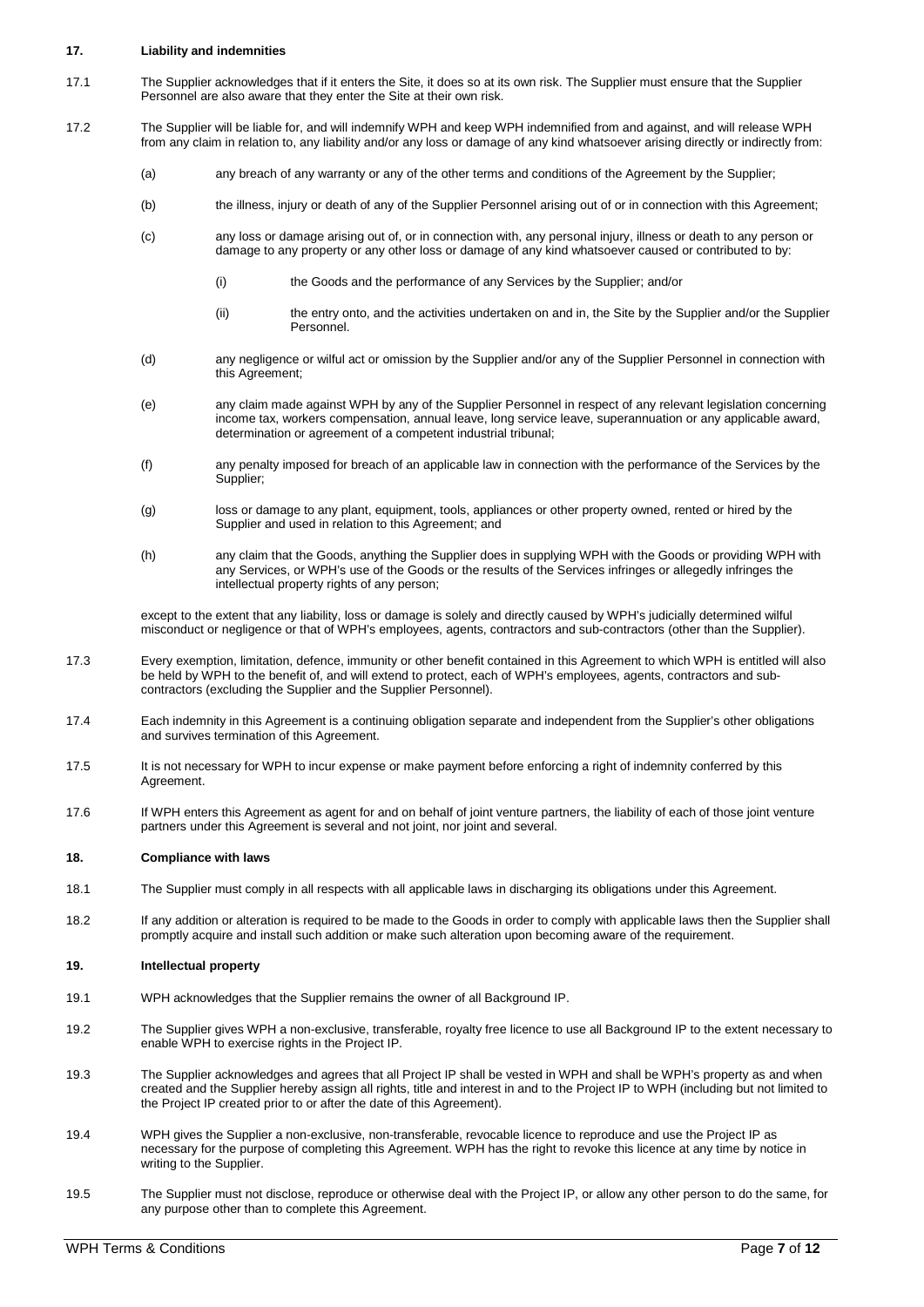- 19.6 The Supplier warrants that:
	- (a) it owns the Intellectual Property Rights in the Background IP and that the use of the Background IP does not and will not infringe any rights of third parties (including, without limitation, any Intellectual Property Rights);
	- (b) the supply of Goods and/or provision of Services does not and will not infringe the rights (including, but not limited to, Intellectual Property Rights) of any third party;
	- (c) it will, at no further cost to WPH, procure all licences and consents to use any Intellectual Property Rights of a third party which are necessary to provide the Services;
	- (d) the Project IP does not and will not infringe any rights of third parties (including without limitation any Intellectual Property Rights); and
	- (e) it has the right to assign all Project IP to WPH in accordance with claus[e 19.3.](#page-6-2)
- 19.7 The Supplier agrees that any sub-contract it enters into in relation to this Agreement will contain a condition that the subcontractor agrees to assign to WPH all Intellectual Property Rights in any Project IP created by it for the purposes of this Agreement.
- 19.8 The Supplier agrees to notify WPH as soon as it becomes aware of any suspected, threatened or actual infringement of any Intellectual Property Rights in the Project IP and to provide all reasonable assistance in defending against such infringement
- 19.9 The Supplier agrees to provide all reasonable assistance WPH may request to protect the Intellectual Property Rights in the Project IP.
- 19.10 The obligations in this clause continue after this Agreement is terminated.

#### <span id="page-7-0"></span>**20. Confidential information**

- 20.1 The Supplier agrees that it will hold all Confidential Information in confidence and will not (except in the proper course of its duties under this Agreement or as required by law or by the other Party) disclose to any person any Confidential Information.
- 20.2 Nothing in this Agreement prohibits disclosure of information which:
	- (a) is in the public domain;
	- (b) after disclosure to the Supplier becomes part of the public domain otherwise than as a result of the wrongful act of the Supplier;
	- (c) is received from a third party provided that it was not acquired directly or indirectly by that third party from the Supplier; or
	- (d) is required to be disclosed by law or any government or governmental body, authority or agency having authority over the Supplier.
- 20.3 The obligations under this clause [20](#page-7-0) survive termination of this Agreement.
- 20.4 The terms of this Agreement may be disclosed to:
	- (a) any legal, financial and other adviser of a Party;
	- (b) the auditor of a Party; or
	- (c) a bona fide prospective purchaser of a Party or the business of that Party,

provided that such bona fide prospective purchaser agrees to keep the terms of this Agreement confidential in accordance with claus[e 20.](#page-7-0) 

#### **21. Taxes**

- <span id="page-7-1"></span>21.1 Unless this Agreement provides otherwise, should any Taxes (other than GST) be levied on, in respect of, or in relation to, the Goods and/or Services these will be to the Supplier's account. The Supplier will be responsible for the payment of those Taxes and will provide documentary evidence of the payment of those Taxes if made on WPH's behalf.
- 21.2 Without limiting claus[e 21.1,](#page-7-1) the Supplier will be solely liable for income tax imposed on it in respect of income derived by it in the provision of the Goods and/or performance of the Services.
- 21.3 If GST has application to any supply made by the Supplier under or in connection with this Agreement, the Supplier may, in addition to the consideration payable or to be provided for the supply, subject to issuing a Tax Invoice, recover from WPH an additional amount on account of GST, such amount to be calculated by multiplying the amount or consideration payable or to be provided by us for the supply by the prevailing GST rate.
- 21.4 If any change in the GST law is accompanied by or undertaken in connection with a reduction in or abolition of any then existing Taxes (including, without limitation, the allowance to any person of a rebate, credit, grant or any other amount referable to a Tax), the consideration (excluding any GST) payable by WPH will be reduced by the same amount as the Supplier's actual total costs are reduced as a consequence of a reduction in or abolition of Taxes, whether directly by way of a reduction in or abolition of Taxes paid or payable by the Supplier to its third party suppliers or to any government, or indirectly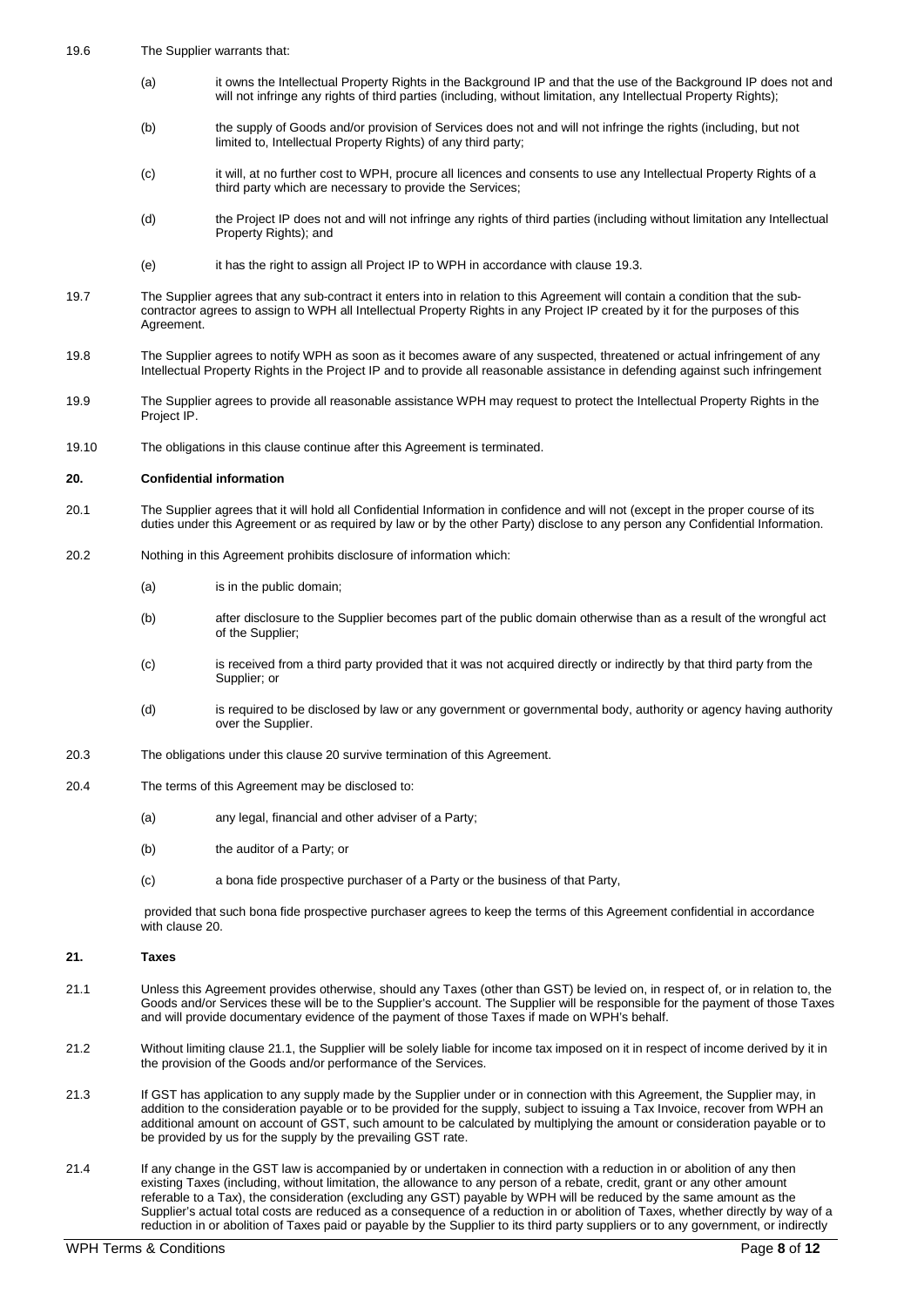by way of reduction in the prices (excluding any GST) charged by third party suppliers to the Supplier or the allowance to the Supplier or any other person of a rebate, credit, grant or any other amount referable to a Tax (whether such Tax has been paid or is payable by the Supplier or any other person).

- <span id="page-8-0"></span>21.5 If it is determined on reasonable grounds that the amount of GST paid or payable by the Supplier on any supply made under or in connection with this agreement differs for any reason from the amount of GST recovered or recoverable from WPH then the amount of GST recovered or recoverable from WPH shall be adjusted accordingly.
- 21.6 Where the amount of GST recovered or recoverable from WPH is adjusted pursuant to claus[e 21.5a](#page-8-0)nd this gives rise to an Adjustment from an Adjustment Event the Supplier must provide an Adjustment Note to WPH.
- 21.7 All amounts payable by WPH to the Supplier by way of reimbursement of an amount paid or payable by the Supplier to any other person, or calculated on the basis of amounts incurred or to be incurred by the Supplier, shall be calculated on the basis of such amounts paid or payable by the Supplier, or costs incurred or to be incurred by the Supplier, excluding any applicable amount in respect of GST incurred by the Supplier to the extent to which the Supplier is entitled to an input tax credit in respect of such GST or amount.

#### **22. Assignment & sub-contracting**

- 22.1 The Supplier may not assign or sub-contract its rights and/or obligations under this Agreement without WPH's prior written consent.
- 22.2 WPH has the right to assign any or all of its obligations or rights under this Agreement at any time to any third party that is financially capable of meeting WPH's obligations under this Agreement.
- 22.3 Sub-contracting does not relieve the Supplier from any liability or obligation under this Agreement. The Supplier remains liable to WPH for the acts and omissions of any Supplier, as if they were the Supplier's acts or omissions.

## <span id="page-8-1"></span>**23. Dispute resolution**

23.1 In this claus[e 23:](#page-8-1)

**Act** means the Commercial Arbitration Act (WA);

**Arbitrator** means a single arbitrator appointed pursuant to this clause;

**Award** means an interim or final award by the Arbitrator;

**President** means the president for the time being of the Law Society of Western Australia.

- 23.2 In the event of any dispute or difference between the Parties as to any issue arising under this Agreement that dispute or difference, if unresolved within 7 days after notice in writing of the dispute or difference has been given by a Party to the other Party, shall be referred to an Arbitrator in accordance with the Act.
- 23.3 The Arbitrator shall be a person agreed between the Parties. In default of agreement as to the Arbitrator within 7 days after nomination in writing by any Party the Arbitrator shall be a person appointed by the President.
- 23.4 The arbitration shall be conducted in accordance with the following provisions:
	- (a) the arbitration hearing shall be convened and concluded within 30 days after the date of the Arbitrator's appointment;
	- (b) the time permitted for the arbitration hearing shall not exceed 2 days (from 10am to 1pm and 1pm to 4pm on each day) with the presentation of each Party's case not to exceed a rateable proportion of the hearing time without the written agreement of the other Party:
	- (c) the Arbitrator shall deliver an Award with written reasons not later than on the day following the arbitration hearing;
	- (d) forthwith after delivery of the Award the Arbitrator shall determine the liability of the Parties , on to the other, for the costs of the arbitration including the Arbitrator's costs;
	- (e) the arbitration will be conducted according to applicable laws; and
	- (f) no variation to these terms will be permitted except with the written agreement of the parties.
- 23.5 Notwithstanding the existence of a dispute or difference between the Parties and subject to section 44 of the Act:
	- (a) the Supplier must continue to supply the Goods and/or Services without relay pursuant to the Agreement; and
	- (b) both Parties must perform their other obligations under this Agreement.
- 23.6 This claus[e 23](#page-8-1) shall not affect the right of a party to seek urgent injunctive relief from a court of competent jurisdiction.
- **24. Notices**
- 24.1 Any notice, approval, consent or other communication in relation to this Agreement must: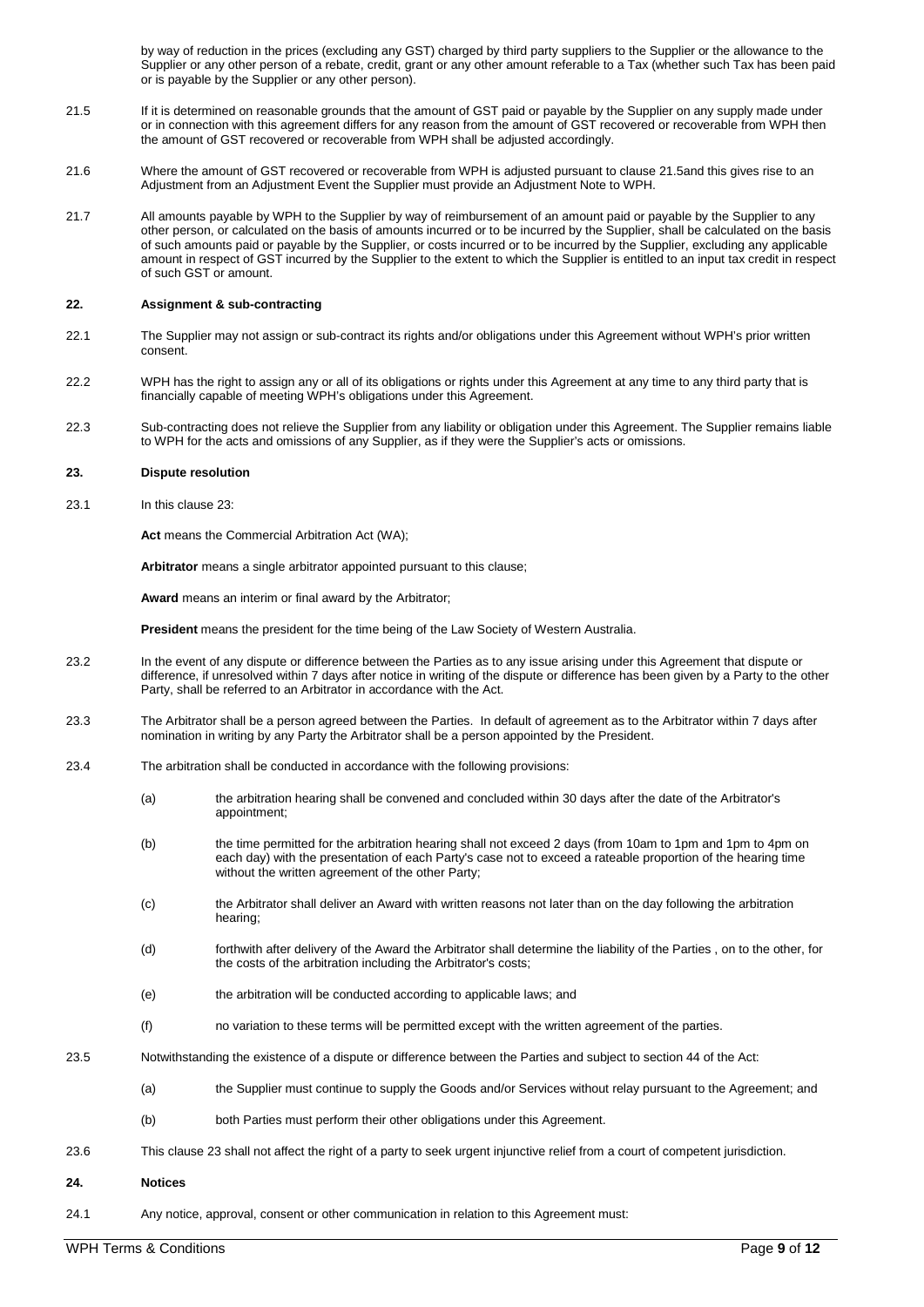- (a) be in writing;
- (b) be marked for the attention of:
	- (i) in the case of a notice to WPH, WPH's Representative; and
	- (ii) in the case of a notice to the Supplier, the Supplier's Representative, and
- (c) be left at or sent by:
	- (i) prepaid ordinary post to the last notified address of the Party; or
	- (ii) facsimile to the last notified facsimile number of the Party; or
	- (iii) email to the last notified address of the Party.
- 24.2 If posted in Australia, a letter is taken to be received on the second business day after posting.
- 24.3 If posted overseas, a letter is taken to be received on the seventh business day after posting.
- 24.4 A facsimile is taken to be received immediately unless the sending party's machine indicates a malfunction in transmission.
- 24.5 An email is taken to be received immediately unless the sending party receives an email indicating the email was not received by the receiving party.

# **25. These terms are exclusive**

- 25.1 The Supplier accepts the Purchase Order and agrees to be bound by the terms in this Agreement by executing the Purchase Order, or by delivering any Goods or by starting performance of Services under this Agreement.
- 25.2 The Purchase Order, when bearing an order number and duly signed on WPH's behalf, is the only form which WPH will recognise as authority for charging Goods and/or Services to its account and supersedes all previous communications and negotiations in relation to the Goods and/or Services.
- 25.3 Except as may be specifically provided in this Agreement, any terms and conditions contained in or relating to any other documents, including any of the Supplier's documents, in respect of the Goods and/or Services are excluded.

#### **26. Other matters**

- 26.1 Any of WPH's rights under these terms can only be waived by it in writing.
- 26.2 These terms may not be varied except in writing signed by both Parties.
- 26.3 WPH may exercise a right, remedy or power in any way it considers appropriate.
- 26.4 If WPH does not exercise a right, remedy or power at any time, this does not mean that WPH cannot exercise it later.
- 26.5 To the extent of any inconsistency between the Purchase Order, these General Conditions and any other terms and conditions as may be set out in any attachment to the Purchase Order or referred to in the Purchase Order, then (subject to clause [26.6\)](#page-9-0) the terms and conditions as set out in the Purchase Order prevail to the extent of any such inconsistency, then any terms and conditions in any attachment or reference and then these General Conditions.
- <span id="page-9-0"></span>26.6 The terms and conditions set out in clause [17](#page-6-0) prevail over any inconsistent terms and conditions in this Agreement wherever they may be contained.
- 26.7 The Supplier must obtain at its own expense any necessary Licences or permits and comply with applicable laws in supplying the Goods and/or the Services to WPH.
- 26.8 WPH's rights, remedies and powers under this Agreement are in addition to any rights, remedies and powers provided by law.

#### **27. Governing law**

- 27.1 This Agreement is governed by the laws of Western Australia and where applicable the laws of the Commonwealth of Australia. However, the Supplier and WPH agree that the United Nations Convention on Contracts for the International Sale of Goods (adopted at Vienna on 10 April 1980) does not apply in any respect to this Agreement.
- 27.2 Both Parties agree to submit to the non-exclusive jurisdiction of the courts of Western Australia and, if applicable, the Commonwealth of Australia and the courts of appeal from them.

## **28. Interpretation**

- 28.1 In this Agreement unless the contrary intention appears:
	- (a) a reference to this Agreement or another instrument includes any variation or replacement of either of them;
		- (b) the singular includes the plural and vice versa;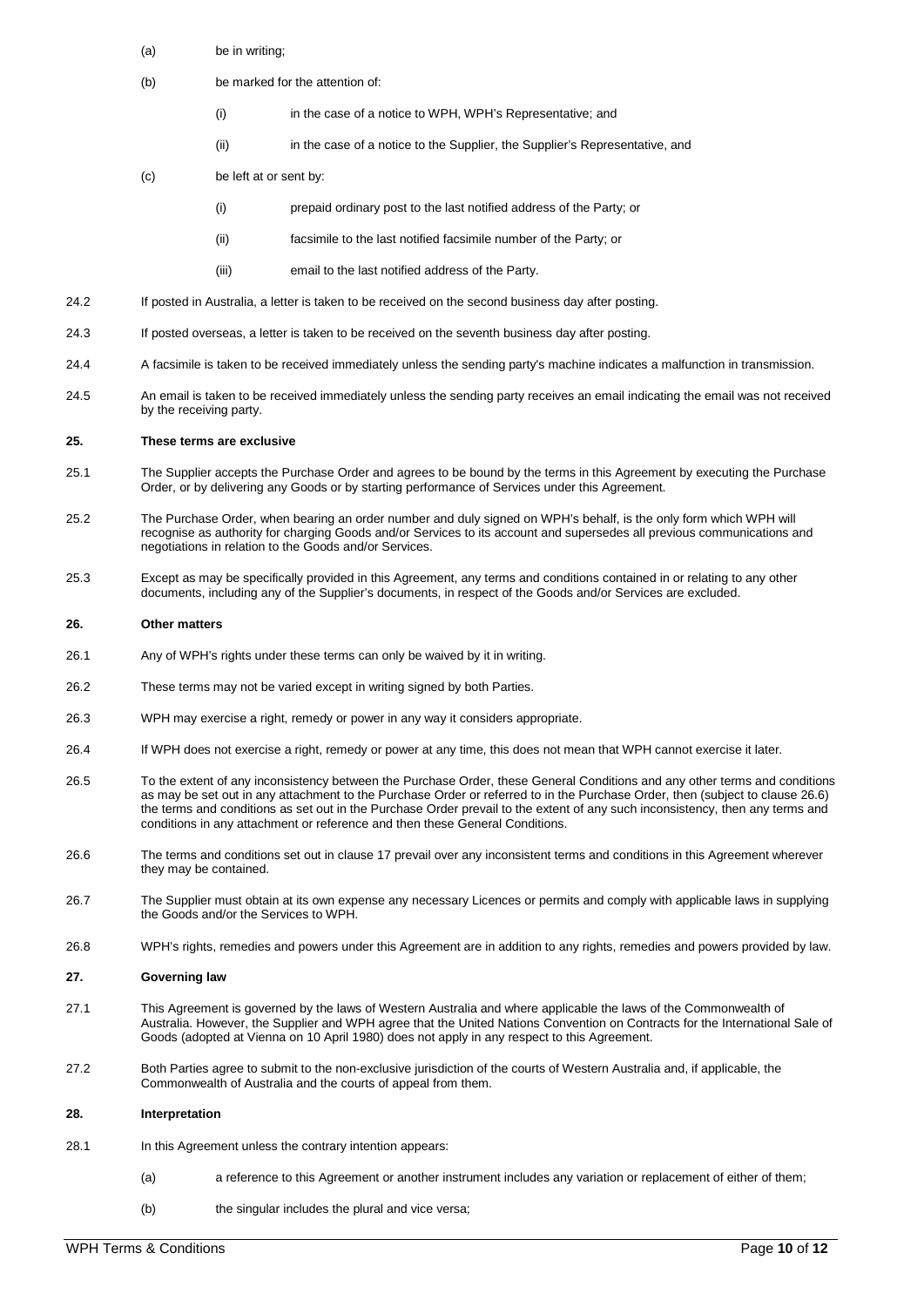- (c) the word "person" includes a firm, a body corporate, an unincorporated association or an authority;
- (d) a reference to a person includes a reference to the person's executors, administrators, successors, substitutes (including, but not limited to, persons taking by novation) and assigns;
- (e) if a period of time is specified and dates from a given day or the day of an act or event, it is to be calculated exclusive of that day;
- (f) a reference to an annexure, attachment or schedule is a reference to an annexure, attachment or schedule to this Agreement, and a reference to this agreement includes an annexure, attachment or schedule;
- (g) a reference to a clause is a reference to a clause in this Agreement;
- (h) a reference to a third person or a third party is a reference to a person who is not a party to this Agreement;
- (i) a reference to "A\$", "\$A", "dollar" or "\$" is a reference to Australian currency; and
- (j) a reference to any legislation or to any provision of any legislation includes any modification or re-enactment of it, any legislative provision substituted for it and all regulations and statutory instruments issued under it.
- 28.2 Headings are inserted for convenience and do not affect interpretation of this Agreement.

## **29. Definitions**

In this Agreement unless the contrary intention appears:

**Adjustment** has the same meaning as in the A New Tax System (Goods and Services Tax) Act 1999 (Cth).

**Adjustment Event** has the same meaning as in the A New Tax System (Goods and Services Tax) Act 1999 (Cth).

**Adjustment Note** has the same meaning as in the A New Tax System (Goods and Services Tax) Act 1999 (Cth).

**Agreement** means this agreement as constituted by the Purchase Order, these General Conditions and any other documents attached to the Purchase Order or referred to in the Purchase Order, including any relevant current agreement between the **Parties** 

**Background IP** means the Supplier's Intellectual Property Rights which:

- (a) are in existence at the date of this Agreement; or
- (b) come into existence after the date of this Agreement otherwise than in connection with this Agreement.

**Company's Representative** means the person noted as WPH's Representative in the Purchase Order.

**Completion Date** means the date specified for Completion of the Services as set out in the Purchase Order.

**Confidential Information** means all information which is not in the public domain and which is reasonably regarded by WPH as confidential relating in any way to WPH which the Supplier is or becomes aware of in the course of providing the Goods and/or Services, regardless of whether acquire or developed by WPH, the Supplier or a third party.

**Defective Goods** means goods which are not in conformity with this Agreement or are defective in design, performance, workmanship or makeup.

**Defective Services** means services or the results of any services which are not in conformity with this Agreement, are of inferior quality or workmanship or are otherwise unsatisfactory.

**Delivery Date** means the date specified for delivery of the Goods as set out in the Purchase Order.

**General Conditions** means these Purchase Order Terms and Conditions.

**Goods** means the goods specified in the Purchase Order (including any part of the goods specified).

**GST** has the same meaning as in the A New Tax System (Goods and Services Tax) Act 1999 (Cth).

**Intellectual Property Rights** includes without limitation the protected rights attaching to inventions, patents, registered designs, trademarks, copyright, circuit layouts and confidential information.

**Licences** means all licences, qualifications, registrations and other statutory requirements necessary for performance of services and supply of goods under this Agreement.

**Purchase Order** means the service or purchase order issued to the Supplier which incorporates these General Conditions.

**Party** means the Supplier or WPH.

**Parties** means the Supplier and WPH.